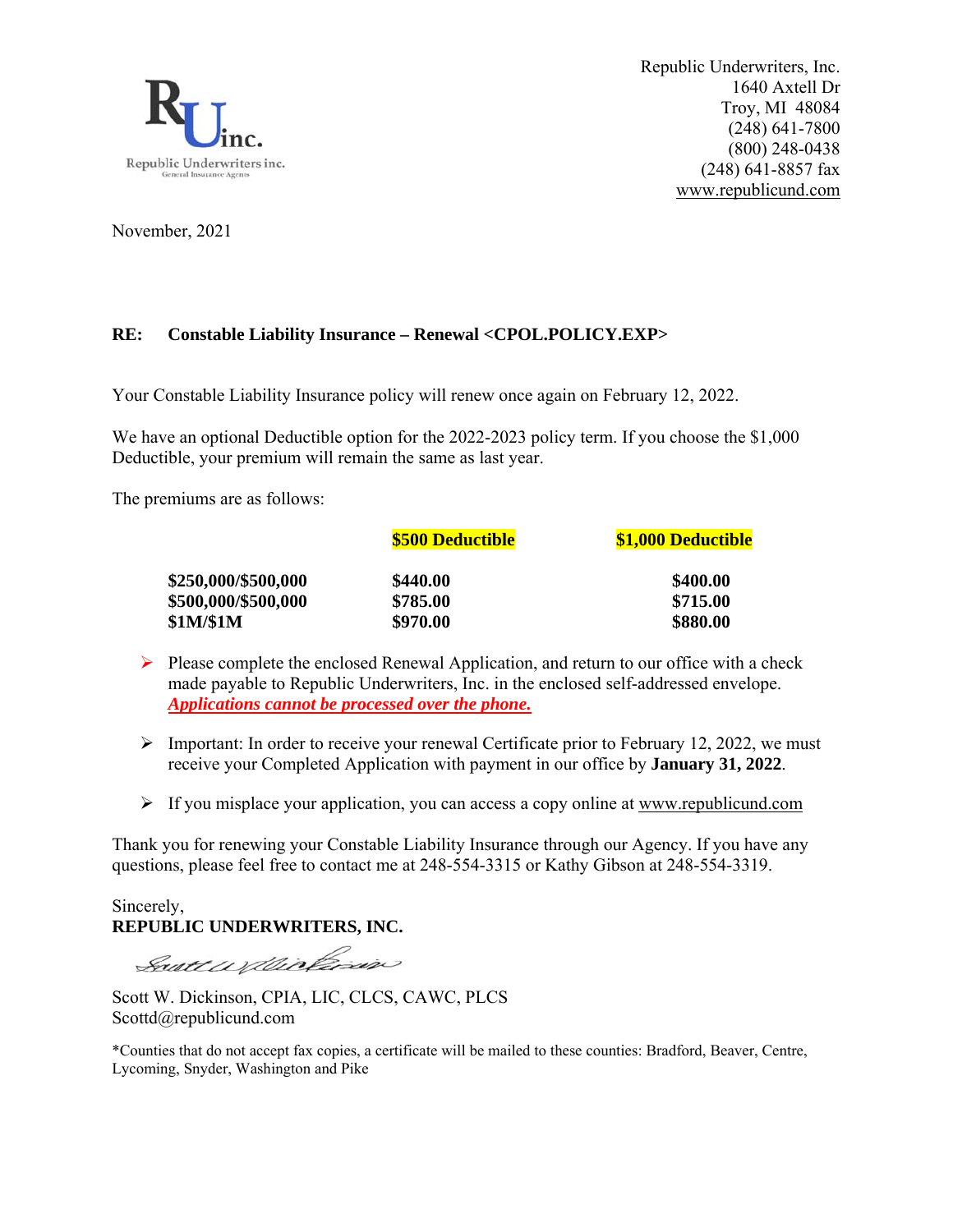|                                                                                                                                                                                                                                                                                                                                                                                                                         | Troy, MI 48084<br>248-554.3315 FAX 248-641-8857<br>scottd@republicund.com |                              |                                                                                                                                                                                                                                                                                                                                                                    |                                                                                                                                             |                                  | 2022 - RENEWAL APPLICATION - PA                                                                                                    |                                                                                                            |  |
|-------------------------------------------------------------------------------------------------------------------------------------------------------------------------------------------------------------------------------------------------------------------------------------------------------------------------------------------------------------------------------------------------------------------------|---------------------------------------------------------------------------|------------------------------|--------------------------------------------------------------------------------------------------------------------------------------------------------------------------------------------------------------------------------------------------------------------------------------------------------------------------------------------------------------------|---------------------------------------------------------------------------------------------------------------------------------------------|----------------------------------|------------------------------------------------------------------------------------------------------------------------------------|------------------------------------------------------------------------------------------------------------|--|
|                                                                                                                                                                                                                                                                                                                                                                                                                         |                                                                           |                              |                                                                                                                                                                                                                                                                                                                                                                    |                                                                                                                                             |                                  | Provide responses to the inquiries on this application. If necessary, use Page 2 to provide detail responses.                      |                                                                                                            |  |
|                                                                                                                                                                                                                                                                                                                                                                                                                         | <b>I. APPLICANT INFORMATION</b>                                           |                              |                                                                                                                                                                                                                                                                                                                                                                    |                                                                                                                                             |                                  |                                                                                                                                    |                                                                                                            |  |
| 1. Name: $\frac{1}{\sqrt{1-\frac{1}{2}}}\frac{1}{\sqrt{1-\frac{1}{2}}}\frac{1}{\sqrt{1-\frac{1}{2}}}\frac{1}{\sqrt{1-\frac{1}{2}}}\frac{1}{\sqrt{1-\frac{1}{2}}}\frac{1}{\sqrt{1-\frac{1}{2}}}\frac{1}{\sqrt{1-\frac{1}{2}}}\frac{1}{\sqrt{1-\frac{1}{2}}}\frac{1}{\sqrt{1-\frac{1}{2}}}\frac{1}{\sqrt{1-\frac{1}{2}}}\frac{1}{\sqrt{1-\frac{1}{2}}}\frac{1}{\sqrt{1-\frac{1}{2}}}\frac{1}{\sqrt{1-\frac{1}{2}}}\frac{$ |                                                                           |                              |                                                                                                                                                                                                                                                                                                                                                                    |                                                                                                                                             |                                  | Phone:                                                                                                                             |                                                                                                            |  |
| Street Address:                                                                                                                                                                                                                                                                                                                                                                                                         |                                                                           |                              |                                                                                                                                                                                                                                                                                                                                                                    |                                                                                                                                             |                                  |                                                                                                                                    |                                                                                                            |  |
|                                                                                                                                                                                                                                                                                                                                                                                                                         |                                                                           |                              |                                                                                                                                                                                                                                                                                                                                                                    |                                                                                                                                             |                                  |                                                                                                                                    |                                                                                                            |  |
|                                                                                                                                                                                                                                                                                                                                                                                                                         |                                                                           |                              | State $\frac{1}{\sqrt{2}}$ $\frac{1}{\sqrt{2}}$ $\frac{1}{\sqrt{2}}$ $\frac{1}{\sqrt{2}}$ $\frac{1}{\sqrt{2}}$ $\frac{1}{\sqrt{2}}$ $\frac{1}{\sqrt{2}}$ $\frac{1}{\sqrt{2}}$ $\frac{1}{\sqrt{2}}$ $\frac{1}{\sqrt{2}}$ $\frac{1}{\sqrt{2}}$ $\frac{1}{\sqrt{2}}$ $\frac{1}{\sqrt{2}}$ $\frac{1}{\sqrt{2}}$ $\frac{1}{\sqrt{2}}$ $\frac{1}{\sqrt{2}}$ $\frac{1}{\$ |                                                                                                                                             |                                  |                                                                                                                                    |                                                                                                            |  |
| 2.                                                                                                                                                                                                                                                                                                                                                                                                                      |                                                                           |                              |                                                                                                                                                                                                                                                                                                                                                                    |                                                                                                                                             |                                  | What is the name of the county you serve?                                                                                          |                                                                                                            |  |
| 3.                                                                                                                                                                                                                                                                                                                                                                                                                      |                                                                           |                              |                                                                                                                                                                                                                                                                                                                                                                    |                                                                                                                                             |                                  |                                                                                                                                    | How many executions, seizures did you complete during the last 12 months?                                  |  |
|                                                                                                                                                                                                                                                                                                                                                                                                                         |                                                                           |                              |                                                                                                                                                                                                                                                                                                                                                                    |                                                                                                                                             |                                  |                                                                                                                                    |                                                                                                            |  |
|                                                                                                                                                                                                                                                                                                                                                                                                                         | <b>II. TRAINING &amp; OPERATIONS</b>                                      |                              |                                                                                                                                                                                                                                                                                                                                                                    |                                                                                                                                             |                                  |                                                                                                                                    |                                                                                                            |  |
| Are you certified to carry a firearm in performance of your duties?<br>1.<br>While on duty do you carry a firearm?                                                                                                                                                                                                                                                                                                      |                                                                           |                              |                                                                                                                                                                                                                                                                                                                                                                    |                                                                                                                                             | Yes $\square$<br>No <sub>1</sub> |                                                                                                                                    |                                                                                                            |  |
| 2.<br>3.                                                                                                                                                                                                                                                                                                                                                                                                                |                                                                           |                              | Are you currently employed by a law enforcement agency?                                                                                                                                                                                                                                                                                                            |                                                                                                                                             | Yes $\square$<br>Yes $\Box$      |                                                                                                                                    | $No \square$<br>No <sub>l</sub>                                                                            |  |
|                                                                                                                                                                                                                                                                                                                                                                                                                         |                                                                           |                              |                                                                                                                                                                                                                                                                                                                                                                    | If "yes" name the agency.                                                                                                                   |                                  |                                                                                                                                    |                                                                                                            |  |
| 4.                                                                                                                                                                                                                                                                                                                                                                                                                      |                                                                           |                              |                                                                                                                                                                                                                                                                                                                                                                    | Please identify your following duties: $\Box$ Process serving (warrants/summons/subpoenas etc)                                              |                                  |                                                                                                                                    | $\Box$ Prisoner transport                                                                                  |  |
|                                                                                                                                                                                                                                                                                                                                                                                                                         |                                                                           |                              |                                                                                                                                                                                                                                                                                                                                                                    |                                                                                                                                             |                                  | $\Box$ Enforcing Protecting of abuse orders $\Box$ Other (please describe extra duty activities)                                   |                                                                                                            |  |
|                                                                                                                                                                                                                                                                                                                                                                                                                         |                                                                           |                              |                                                                                                                                                                                                                                                                                                                                                                    |                                                                                                                                             |                                  |                                                                                                                                    |                                                                                                            |  |
|                                                                                                                                                                                                                                                                                                                                                                                                                         |                                                                           |                              |                                                                                                                                                                                                                                                                                                                                                                    |                                                                                                                                             |                                  |                                                                                                                                    |                                                                                                            |  |
|                                                                                                                                                                                                                                                                                                                                                                                                                         |                                                                           |                              |                                                                                                                                                                                                                                                                                                                                                                    |                                                                                                                                             |                                  | III. CLAIMS INFORMATION - THIS SECTION MUST BE COMPLETED TO PROCESS                                                                |                                                                                                            |  |
|                                                                                                                                                                                                                                                                                                                                                                                                                         |                                                                           |                              | Occurrences related to performance of your duties as a constable?                                                                                                                                                                                                                                                                                                  | During the past 4 years, have any claims been made against you because of                                                                   | Yes $\Box$                       | No <sub>D</sub>                                                                                                                    |                                                                                                            |  |
|                                                                                                                                                                                                                                                                                                                                                                                                                         |                                                                           |                              |                                                                                                                                                                                                                                                                                                                                                                    | If "yes" provide a summary of all occurrences and complete the chart below.                                                                 |                                  |                                                                                                                                    |                                                                                                            |  |
| Date                                                                                                                                                                                                                                                                                                                                                                                                                    | <b>Open</b>                                                               | <b>Closed</b>                | <b>Loss Paid</b>                                                                                                                                                                                                                                                                                                                                                   | <b>Loss Reserve</b>                                                                                                                         | <b>LAE Paid</b>                  | <b>LAE Reserve</b>                                                                                                                 | <b>Total Incurred</b>                                                                                      |  |
|                                                                                                                                                                                                                                                                                                                                                                                                                         |                                                                           |                              |                                                                                                                                                                                                                                                                                                                                                                    |                                                                                                                                             |                                  |                                                                                                                                    |                                                                                                            |  |
|                                                                                                                                                                                                                                                                                                                                                                                                                         |                                                                           |                              |                                                                                                                                                                                                                                                                                                                                                                    |                                                                                                                                             |                                  |                                                                                                                                    |                                                                                                            |  |
|                                                                                                                                                                                                                                                                                                                                                                                                                         |                                                                           |                              |                                                                                                                                                                                                                                                                                                                                                                    | REQUESTED LIMIT: $$250,000/$500,000 - \square $500 Deductible $440.00 PREMIUM$<br>\$500,000/\$500,000 - □ \$500 Deductible \$785.00 PREMIUM |                                  | $\square$ \$1,000 Deductible \$715.00 PREMIUM                                                                                      |                                                                                                            |  |
|                                                                                                                                                                                                                                                                                                                                                                                                                         |                                                                           |                              |                                                                                                                                                                                                                                                                                                                                                                    |                                                                                                                                             |                                  |                                                                                                                                    | $\square$ \$1,000 Deductible \$400.00 PREMIUM                                                              |  |
|                                                                                                                                                                                                                                                                                                                                                                                                                         |                                                                           |                              |                                                                                                                                                                                                                                                                                                                                                                    |                                                                                                                                             |                                  | <u>If you are a Contractor for any of the following, please check and include an additional \$50.00 for the Additional Insured</u> | $$1,000,000/\$1,000,000 - \Box $500$ Deductible \$970.00 PREMIUM $\Box $1,000$ Deductible \$880.00 PREMIUM |  |
| Endorsement(s).                                                                                                                                                                                                                                                                                                                                                                                                         | $\Box$ Mohegan Sun Arena                                                  |                              | $\square$ East Donegal Constable                                                                                                                                                                                                                                                                                                                                   |                                                                                                                                             |                                  | $\Box$ McSherrystown Constables Office $\Box$ CPKD                                                                                 |                                                                                                            |  |
|                                                                                                                                                                                                                                                                                                                                                                                                                         |                                                                           |                              |                                                                                                                                                                                                                                                                                                                                                                    |                                                                                                                                             |                                  |                                                                                                                                    |                                                                                                            |  |
|                                                                                                                                                                                                                                                                                                                                                                                                                         |                                                                           |                              |                                                                                                                                                                                                                                                                                                                                                                    |                                                                                                                                             |                                  | For any responses that require explanation, provide details in space below. Entries on this form become part of the application.   |                                                                                                            |  |
|                                                                                                                                                                                                                                                                                                                                                                                                                         |                                                                           |                              |                                                                                                                                                                                                                                                                                                                                                                    |                                                                                                                                             |                                  |                                                                                                                                    |                                                                                                            |  |
|                                                                                                                                                                                                                                                                                                                                                                                                                         |                                                                           |                              |                                                                                                                                                                                                                                                                                                                                                                    | <b>PAYMENT INFORMATION:</b>                                                                                                                 |                                  |                                                                                                                                    |                                                                                                            |  |
| $\Box$ Check #                                                                                                                                                                                                                                                                                                                                                                                                          |                                                                           | Enclosed in the amount of \$ |                                                                                                                                                                                                                                                                                                                                                                    |                                                                                                                                             |                                  | $\Box$ Check here for Constable Commercial Auto Quote                                                                              |                                                                                                            |  |
|                                                                                                                                                                                                                                                                                                                                                                                                                         | $\square$ Please process payment via EFT (see form enclosed)              |                              |                                                                                                                                                                                                                                                                                                                                                                    | Applications can be submitted by the following methods:                                                                                     |                                  | □ Call for Payment via Credit / Debit Card                                                                                         |                                                                                                            |  |

**Signature of Constable Date**